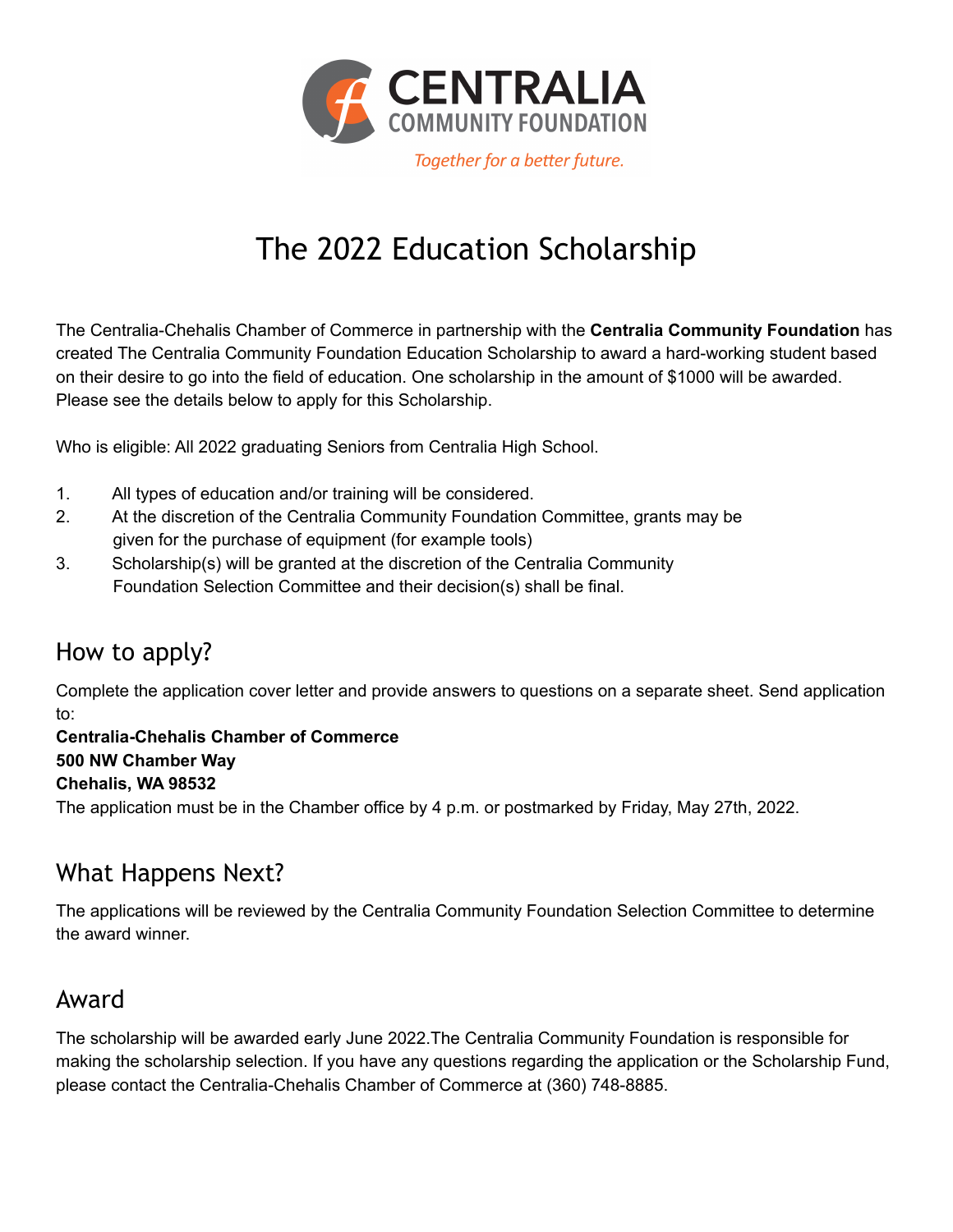# The 2021 Centralia Community Foundation Education Scholarship

| DEADLINE: May 27, 2022<br>Type or print in ink:                                                                                                                                                                                                                                      | Date: _______________                                                                                                                                                                                                          |
|--------------------------------------------------------------------------------------------------------------------------------------------------------------------------------------------------------------------------------------------------------------------------------------|--------------------------------------------------------------------------------------------------------------------------------------------------------------------------------------------------------------------------------|
|                                                                                                                                                                                                                                                                                      | Last Name: ___________________________ Middle Initial: _____ First Name: __________________________                                                                                                                            |
|                                                                                                                                                                                                                                                                                      |                                                                                                                                                                                                                                |
|                                                                                                                                                                                                                                                                                      |                                                                                                                                                                                                                                |
| What is the name of your current high school?                                                                                                                                                                                                                                        |                                                                                                                                                                                                                                |
| the control of the control of the control of the control of the control of the control of the control of the control of the control of the control of the control of the control of the control of the control of the control<br>Please indicate the last grade level of completion. |                                                                                                                                                                                                                                |
| Please enclose a current high school transcript.                                                                                                                                                                                                                                     |                                                                                                                                                                                                                                |
| Check if the school is mailing transcripts directly to Chamber                                                                                                                                                                                                                       |                                                                                                                                                                                                                                |
|                                                                                                                                                                                                                                                                                      |                                                                                                                                                                                                                                |
|                                                                                                                                                                                                                                                                                      | We hereby confirm all statements made within this application are true, accurate and complete.                                                                                                                                 |
|                                                                                                                                                                                                                                                                                      | Date and the state of the state of the state of the state of the state of the state of the state of the state of the state of the state of the state of the state of the state of the state of the state of the state of the s |

Parent Name **Parent Phone Number**